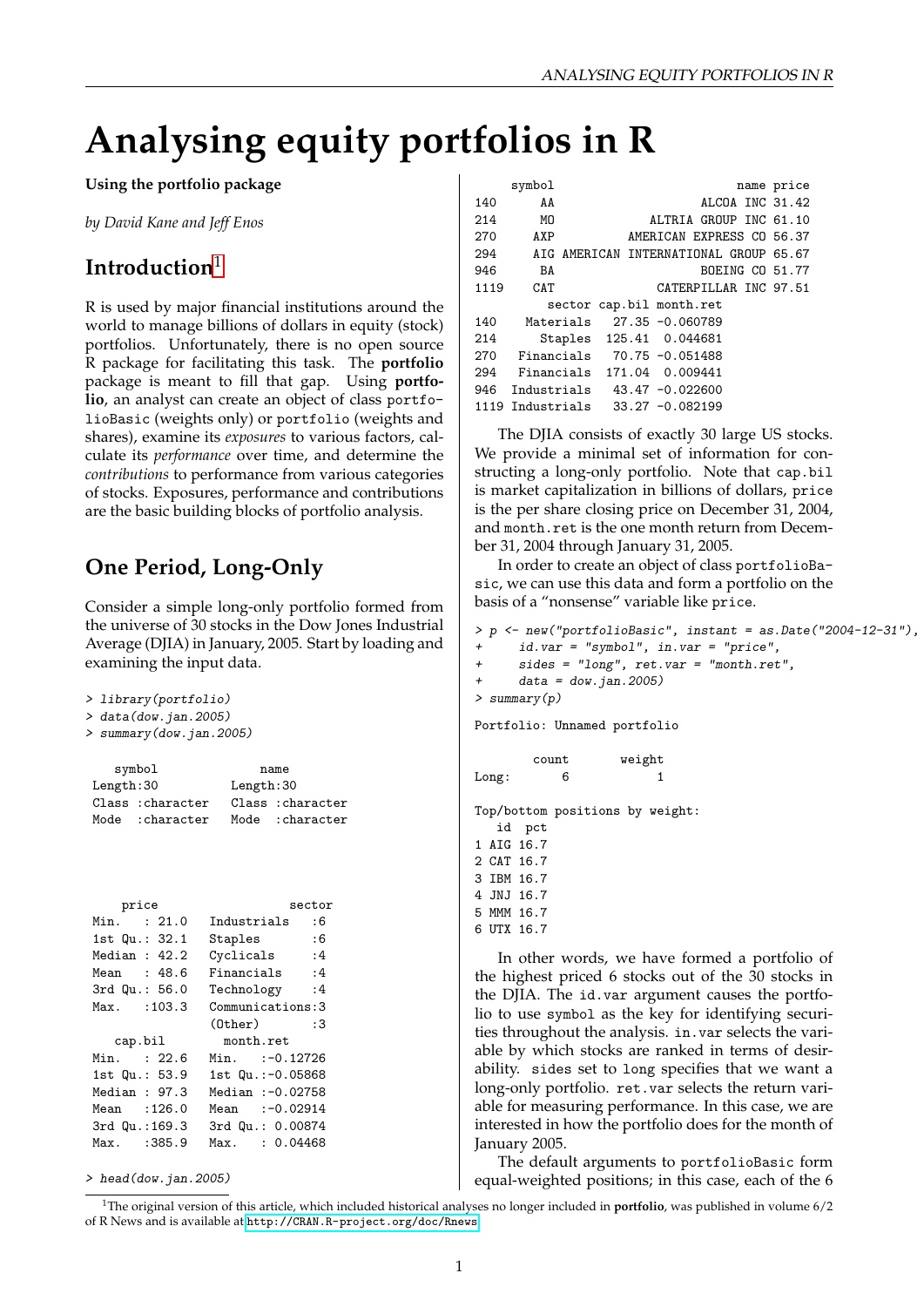stocks has 16.67% of the resulting portfolio. The defaults also lead to a portfolio made up of the best 20% (or quintile) of the universe of stocks provided to the data argument. Since 20% of 30 is 6, there are 6 securities in the resulting portfolio.

#### **Exposures**

Once we have a portfolio, the next step is to analyse its exposures. These can be calculated with respect to both numeric or factor variables. The method exposure will accept a vector of variable names.

```
> exposure(p, exp.var = c("price", "sector"))
numeric
 variable exposure
1 price 85.1
sector
    variable exposure
2 Industrials 0.500
1 Financials 0.167
3 Staples 0.167
4 Technology 0.167
```
The weighted average price of the portfolio is 85. In other words, since the portfolio is equalweighted, the average share price of AIG, CAT, IBM, JNJ, MMM, and UTX is 85. This is a relatively high price, but makes sense since we explicitly formed the portfolio by taking the 6 highest priced stocks out of the DJIA.

Each of the 6 stocks is assigned a sector and 3 of them are Industrials. This compares to the 20% of the entire universe of 30 stocks that are in this sector. In other words, the portfolio has a much higher exposure to Industrials than the universe as a whole. Similarly, the portfolio has no stocks from the Communications, Cyclicals or Energy sectors despite the fact that these make up almost 27% of the DJIA universe.

#### **Performance**

Time plays two roles in the portfolio class. First, there is the moment of portfolio formation. This is the instant when all of the data, except for future returns, is correct. After this moment, of course, things change. The price of AIG on December 31, 2004 was \$65.67, but by January 5, 2005 it was \$67.35.

The second role played by time on the portfolio class concerns future returns. ret.var specifies a return variable which measures the performance of individual stocks going forward. These returns can be of any duration — an hour, a day, a month, a year but should generally start from the moment of portfolio formation. In this example, we are using one month forward returns. Now that we know the portfolio's exposures at the start of the time period, we can examine its performance for the month of January.

```
> performance(p)
Total return: -1.71 %
Best/Worst performers:
  id weight ret contrib
2 CAT 0.167 -0.08220 -0.01370
3 IBM 0.167 -0.05234 -0.00872
6 UTX 0.167 -0.02583 -0.00431
1 AIG 0.167 0.00944 0.00157
4 JNJ 0.167 0.02018 0.00336
```
5 MMM 0.167 0.02790 0.00465

The portfolio lost 1.7% of its value in January. The worst performing stock was CAT (Caterpillar), down more than 8%. The best performing stock was MMM (3M), up almost 3%. The contrib (contribution) of each stock to the overall performance of the portfolio is simply its weight in the portfolio multiplied by its return. The sum of the 6 individual contributions yields -1.7%.

#### **Contributions**

The contributions of individual stocks are not that interesting in and of themselves. More important is to examine summary statistics of the contributions across different categories of stocks. Consider the use of the contribution method:

```
> contribution(p, contrib.var = c("sector"))
```
sector

|                | variable weight |       | contrib                     | roic    |
|----------------|-----------------|-------|-----------------------------|---------|
| 5              | Communications  | 0.000 | 0.00000                     | 0.00000 |
| 6              | Conglomerates   | 0.000 | 0.00000                     | 0.00000 |
| 7              | Cyclicals       | 0.000 | 0.00000                     | 0.00000 |
| 8              | Energy          | 0.000 | 0.00000                     | 0.00000 |
| $\mathbf{1}$   | Financials      | 0.167 | 0.00157                     | 0.00944 |
| $\overline{2}$ | Industrials     |       | $0.500 -0.01336 -0.02671$   |         |
| 9              | Materials       | 0.000 | 0.00000                     | 0.00000 |
| 3              | Staples         | 0.167 | 0.00336                     | 0.02018 |
| 4              | Technology      |       | $0.167 - 0.00872 - 0.05234$ |         |
| 10             | Utilities       | 0.000 | 0.00000                     | 0.00000 |
|                |                 |       |                             |         |

contribution, like exposure, accepts a vector of variable names. In the case of sector, the contribution object displays the 10 possible values, the total weight of the stocks for each level and the sum of the contributions for those stocks. Only 4 of the 10 levels are represented by the stocks in the portfolio. The other 6 levels have zero weight and, therefore, zero contributions.

The sector with the biggest weight is Industrials, with half of the portfolio. Those 3 stocks did poorly, on average, in January and are therefore responsible for -1.3% in total losses. There is only a single Technology stock in the portfolio, IBM. Because it was down 5% for the month, its contribution was -0.87%.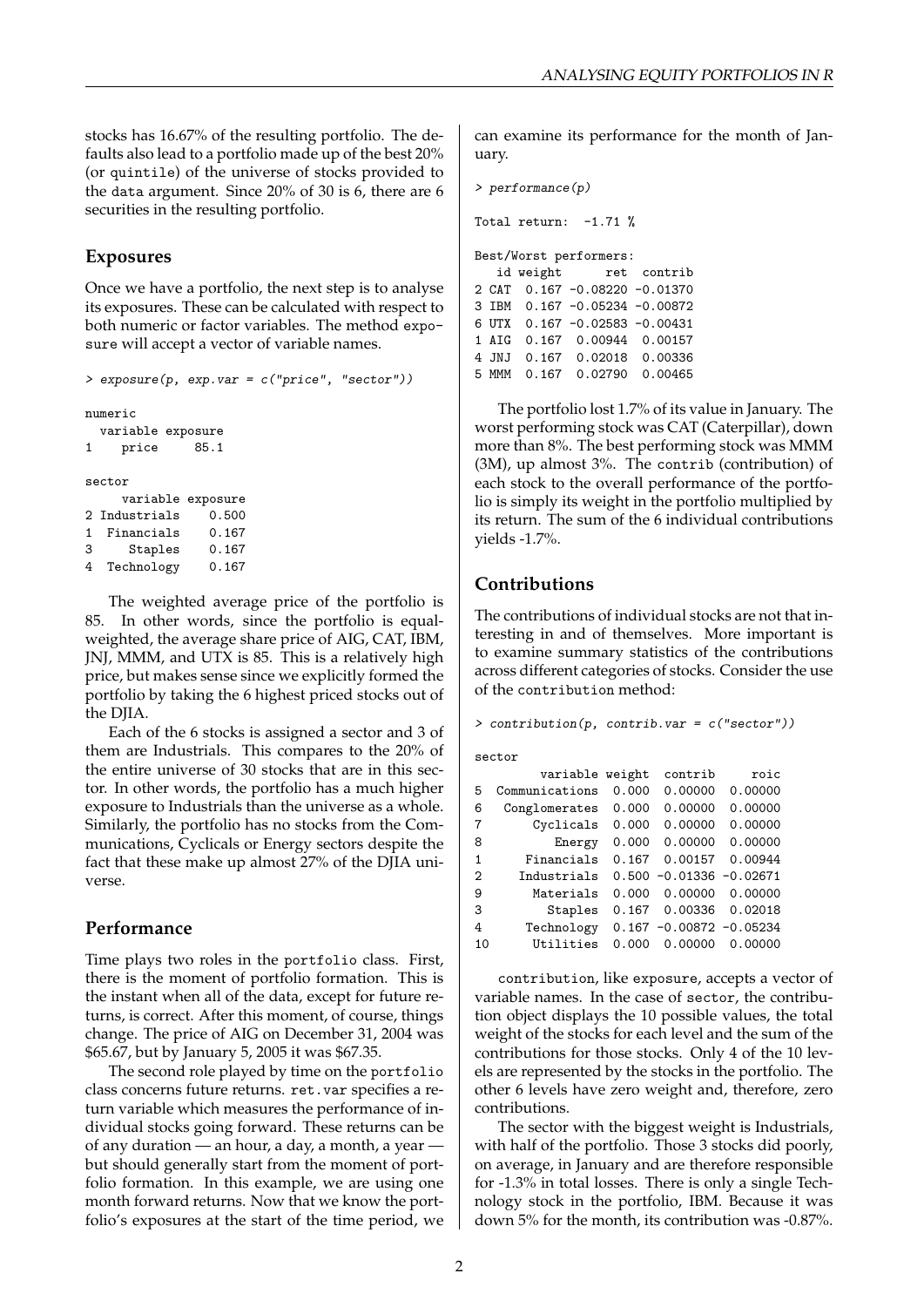Since IBM is the only stock in its sector in the portfolio, the contribution for the sector is the same as the contribution for IBM.

The last column in the display shows the roic the return on invested capital — for each level. This captures the fact that raw contributions are a function of both the total size of positions and their return. For example, the reason that the total contribution for Industrials is so large is mostly because they account for such a large proportion of the portfolio. The individual stocks performed poorly, on average, but not that poorly. Much worse was the performance of the Technology stock. Although the total contribution from Technology was only 60% of that of Industrials, this was on a total position weight only 1/3 as large. In other words, the return on total capital was *much worse* in Technology than in Industrials even though Industrials accounted for a larger share of the total losses.

Think about roic as useful in determining contributions on the margin. Imagine that you have the chance to move \$1 out of one sector and into another. Where should that initial dollar come from? Not from the sector with the worst total contribution. Instead, the marginal dollar should come from the sector with the worst roic and should be placed into the sector with the best roic. In this example, we should move money out of Technology and into Staples.

contribution can also work with numeric variables.

> contribution(p, contrib.var = c("cap.bil"))

cap.bil

|   |  | rank variable weight contrib roic                                          |  |  |
|---|--|----------------------------------------------------------------------------|--|--|
|   |  | $1 \quad 1 - \text{low} \ (22.6, 50.9) \quad 0.167 \ -0.013700 \ -0.08220$ |  |  |
| 2 |  | 2 (50.9,71.1] 0.333 0.000345 0.00103                                       |  |  |
| 4 |  | 3 (71.1,131] 0.000 0.000000 0.00000                                        |  |  |
| 3 |  | 4 (131,191] 0.500 -0.003787 -0.00757                                       |  |  |
|   |  | $5\bar{5}$ - high (191,386] 0.000 0.000000 0.00000                         |  |  |

Analysing contributions only makes sense in the context of categories into which each position can be placed. So, we need to break up a numeric variable like cap into discrete, exhaustive categories. The contribution function provides various options for doing so, but most users will be satisfied with the default behavior of forming 5 equal sized quintiles based on the distribution of the variable in the entire universe.

In this example, we see that there are no portfolio holdings among the biggest 20% of stocks in the DJIA. Half the portfolio comes from stocks in the second largest quintile. Within each category, the analysis is the same as that above for sectors. The worst performing category in terms of total contribution is the smallest quintile. This category also has the lowest roic.

## **One Period Long-Short**

Having examined a very simple long-only portfolio in order to explain the concepts behind *exposures*, *performance* and *contributions*, it is time to consider a more complex case, a long-short portfolio which uses the same underlying data.

```
> p <- new("portfolioBasic", instant = as.Date("2004-12-31"),
     id.var = "symbol", in.var = "price",+ type = "linear", sides = c("long",
+ "short"), ret.var = "month.ret",
+ data = dow.jan.2005)
> summary(p)
```
Portfolio: Unnamed portfolio

|        | count | weight |
|--------|-------|--------|
| Long:  | 6     |        |
| Short: | հ     | -1     |

Top/bottom positions by weight:

|             | id | pct           |  |
|-------------|----|---------------|--|
| 12          |    | UTX 28.57     |  |
| 5           |    | IBM 23.81     |  |
| $2^{\circ}$ |    | CAT 19.05     |  |
|             |    | 8 MMM 14.29   |  |
|             |    | 1 AIG 9.52    |  |
|             |    | 10 PFE -9.52  |  |
|             |    | 9 MSFT -14.29 |  |
| 11          |    | $SBC -19.05$  |  |
|             |    | 6 INTC -23.81 |  |
|             |    | 4 HPQ -28.57  |  |
|             |    |               |  |

Besides changing to a long-short portfolio, we have also provided a value of "linear" to the type argument. As the summary above shows, this yields a portfolio in which the weights on the individual positions are (linearly) proportional to their share prices. At the end of 2004, the lowest priced stock in the DJIA was HPQ (Hewlett-Packard) at \$20.97. Since we are using price as our measure of desirability, HPQ is the biggest short position. Since we have not changed the default value for size from "quintile," there are still 6 positions per side.

Figure [1](#page-3-0) shows the result of calling plot on this portfolio object. The top plot displays the relationship between position weights and their corresponding in.var values, while the bottom plot shows a histogram of position weights.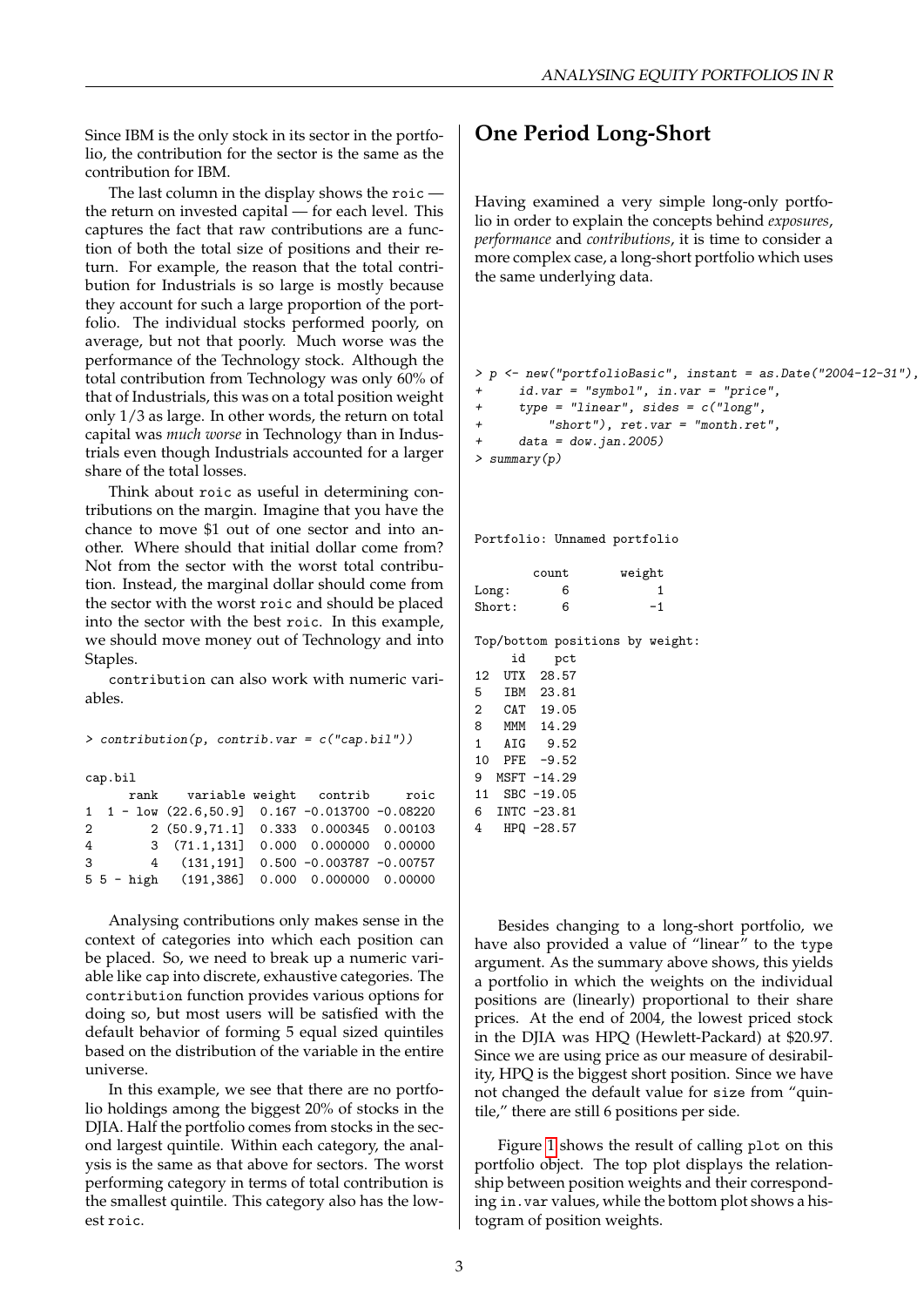$> plot(p)$ 



<span id="page-3-0"></span>Figure 1: Plot of a portfolioBasic object.

The display for the exposure object is now somewhat different to accommodate the structure of a long-short portfolio.

```
> exposure(p, exp.var = c("price", "sector"))
numeric
 variable long short exposure
1 price 92.6 -24.2 68.4
sector
       variable long short exposure
2 Industrials 0.6190 0.0000 0.6190
1 Financials 0.0952 0.0000 0.0952
3 Staples 0.0476 -0.0952 -0.0476
5 Communications 0.0000 -0.2381 -0.2381
4 Technology 0.2381 -0.6667 -0.4286
```
The long exposure to price is simply the weighted average of price on the long side of the portfolio, where the weighting is done in proportion to the size of the position in each stock. The same is true on the short side. Since a linear weighting used here emphasises the tail of the distribution, the long exposure is greater than the long exposure of the equal weighted portfolio considered above, \$93 versus \$85.

Since the weights on the short side are actually negative  $-$  in the sense that we are negatively exposed to positive price changes in these stocks the weighted average on the short side for a positive variable like price is also negative. Another way to read this is to note that the weighted average price on the short side is about \$24 but that the portfolio has a negative exposure to this number because these positions are all on the short side.

One reason for the convention of using a negative sign for short side exposures is that doing so makes the overall exposure of the portfolio into a simple summation of the long and short exposures. (Note

the assumption that the weights on both sides are equal. In future versions of the **portfolio** package, we hope to weaken these and other requirements.) For this portfolio, the overall exposure is 68. Because the portfolio is long the high priced stocks and short the low priced ones, the portfolio has a positive exposure to the price factor. Colloquially, we are "long price."

A similar analysis applies to sector exposures. We have 62% of our long holdings in Industrials but zero of our short holdings. We are, therefore, 62% long Industrials. We have 24% of the longs holdings in Technology, but 67% of the short holdings; so we are 43% short Technology.

Calling plot on the exposure object produces a bar chart for each exposure category, as seen in Figure [2.](#page-3-1) Since all numeric exposures are grouped together, a plot of numeric exposure may only make sense if all numeric variables are on the same scale. In this example, the only numeric exposure we have calculated is that to price.

> plot(exposure(p, exp.var = c("price",  $"sector")$ )



<span id="page-3-1"></span>Figure 2: Plot of an exposure object for a single period. Bar charts are sorted by exposure.

The performance object is similar for a long-short portfolio.

```
> performance(p)
Total return: 2.19 %
Best/Worst performers:
    id weight ret contrib
2 CAT 0.1905 -0.08220 -0.01566
5 IBM 0.2381 -0.05234 -0.01246
12 UTX 0.2857 -0.02583 -0.00738
3 DIS -0.0476 0.02986 -0.00142
1 AIG 0.0952 0.00944 0.00090<br>8 MMM 0.1429 0.02790 0.00399
   MMM 0.1429 0.02790 0.00399
6 INTC -0.2381 -0.04019 0.00957
10 PFE -0.0952 -0.10152 0.00967
```